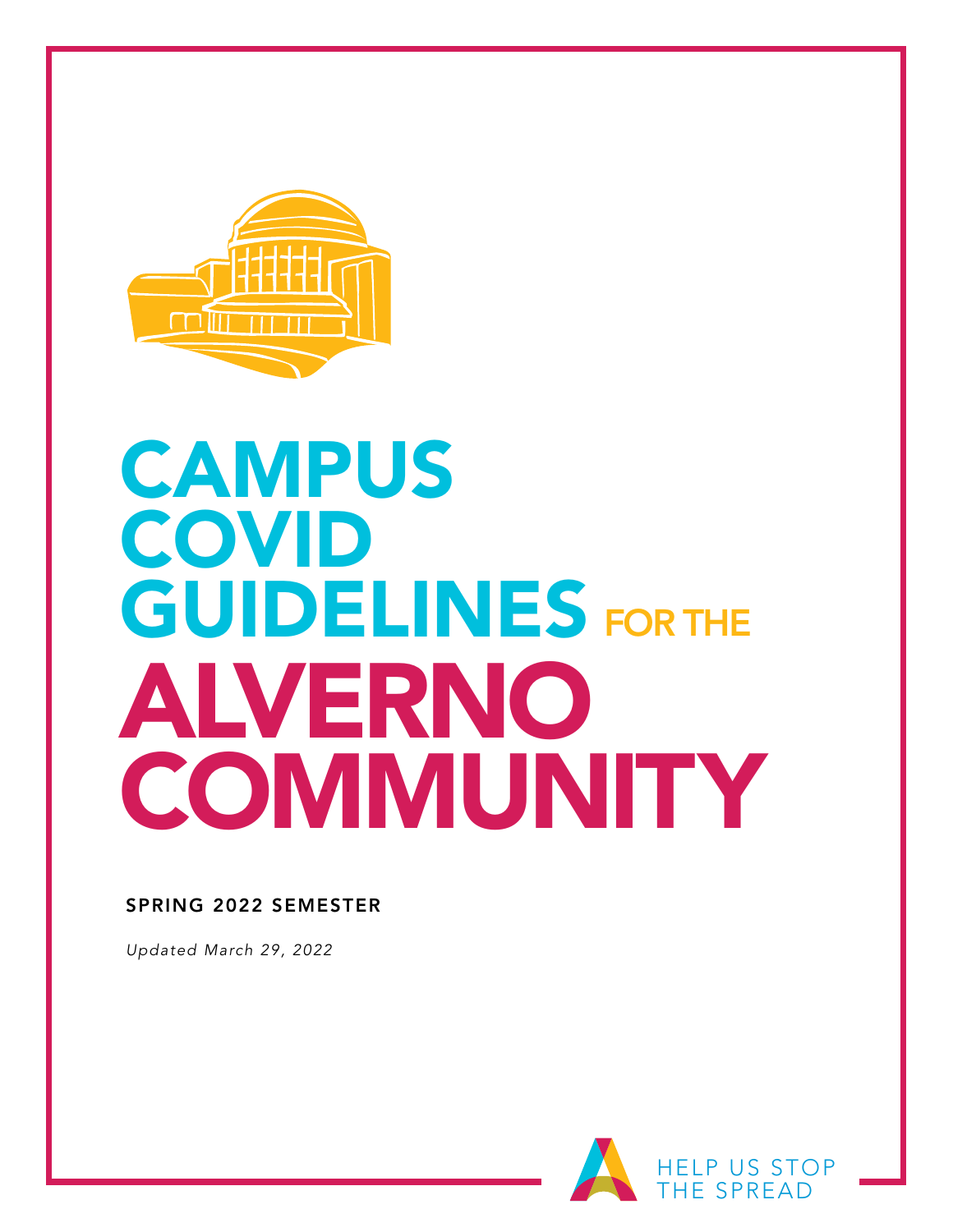Introduction

2

3 Guiding Principles

4

Course Contingency Vaccines and Vaccination Status **Testing** 

5

Reporting and Notification Process

Isolation and Quarantine **Guidelines** 

6 Academic Calendar Course Delivery Mode Safety in Classrooms

Safety Precautions and Cleaning Protocals 7 **Masks** Health Self-Assesssment

> 8 Study Abroad and Travel

9 Safety Precautions and Cleaning Protocols Meetings and Events



Alverno College's spring 2022 Campus Guidelines have been drafted by members of the COVID-19 Taskforce in consultation with the Administrative Council, health experts, members of the Incident Response Team (IRT), academic deans, faculty leaders, and the president.

Due to the evolving conditions of COVID-19, the College has taken an adaptive approach to this plan and its implementation. The plan and its implementation will be reviewed regularly and updated based on current conditions, public health guidance at the local, state and national levels, and feedback from community members.

Implementation of this plan will require cooperation among everyone. Though the pandemic creates challenges and forces many changes, the College will remain true to its mission to prepare students for lives of personal and professional distinction and meaningful engagement with the world.

Alverno College is a campus that is committed to an ethic of care for its students, faculty and staff, a practice that will inform the implementation this plan.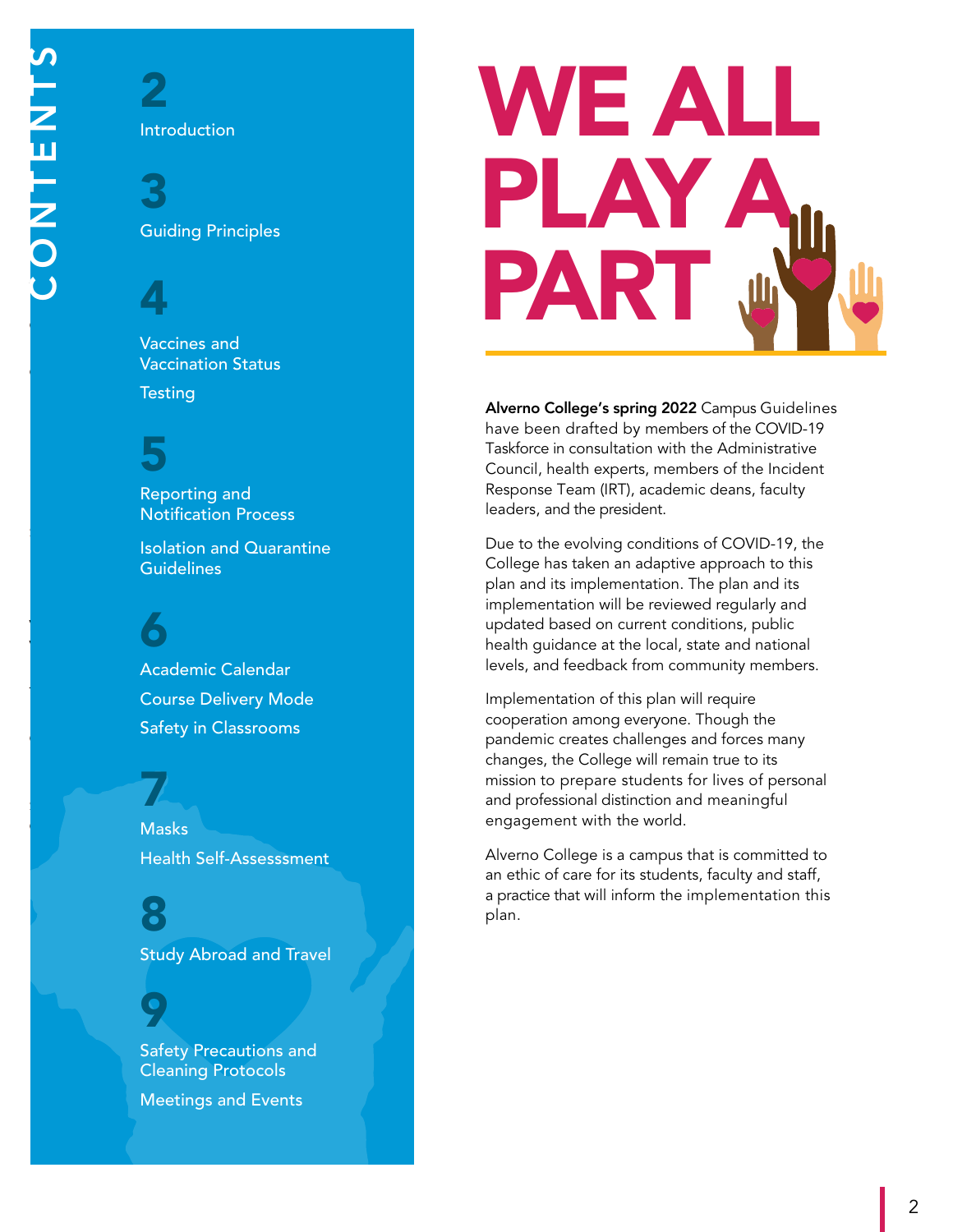# Guiding Principles

The COVID-19 Community Standards and Honor Code are a social contract between and among the members of the Alverno College community — its students, faculty, staff, campus visitors and thirdparty vendors. These standards and honor code create an environment where personal and community responsibility, academic excellence, and care for one another are prioritized and valued. Living, learning and working together in times of COVID-19 call upon everyone to observe heightened safety precautions in all facets of our shared academic and co-curricular experience.

#### To that end, as a member of the Alverno College community, I pledge to:

- $\oslash$  Make decisions that support my health and the health of all members of our community, especially those who are most vulnerable.
- $\oslash$  Specifically, I will:
	- Self-monitor for COVID-19 symptoms and stay home or isolate in my residence hall room and contact my health care provider if I am sick or may have been exposed to COVID-19;
	- Follow College procedures for notifying appropriate parties if I am sick or may have been exposed to COVID-19;
	- Follow quarantine guidelines provided to me by the College;
	- Use my best discretion to determine whether to wear a face covering while on campus both for my own protection and the protection of other members of our community;
	- Maintain a physical distance from others while on campus to the extent that I am able;
	- Practice good hygiene, including sneezing and coughing etiquette and frequent hand washing; and
	- Be mindful of my behaviors off campus and avoid situations where the risk of spreading COVID-19 is heightened.
- $\oslash$  Treat my peers, faculty and staff with the respect every human being deserves and not promote, participate in or allow my own bias to impede the access and opportunity of others in my community.
- $\Theta$  Hold members of our community accountable by politely reminding them of these expectations and seeking help from the appropriate members of our community if needed.

The Alverno College COVID-19 Community Standards and Honor Code support our community values and offer an added level of accountability to one another as we navigate unfamiliar territory. The COVID-19 Community Standards and Honor Code do not replace applicable policies in the *Alverno Student Handbook*; the *Alverno College Faculty Handbook*; or the *Alverno College Employee Handbook*. We all have a role to play in providing for the health and safety of our community.

## Thank you for doing your part to keep our community Alverno Strong!

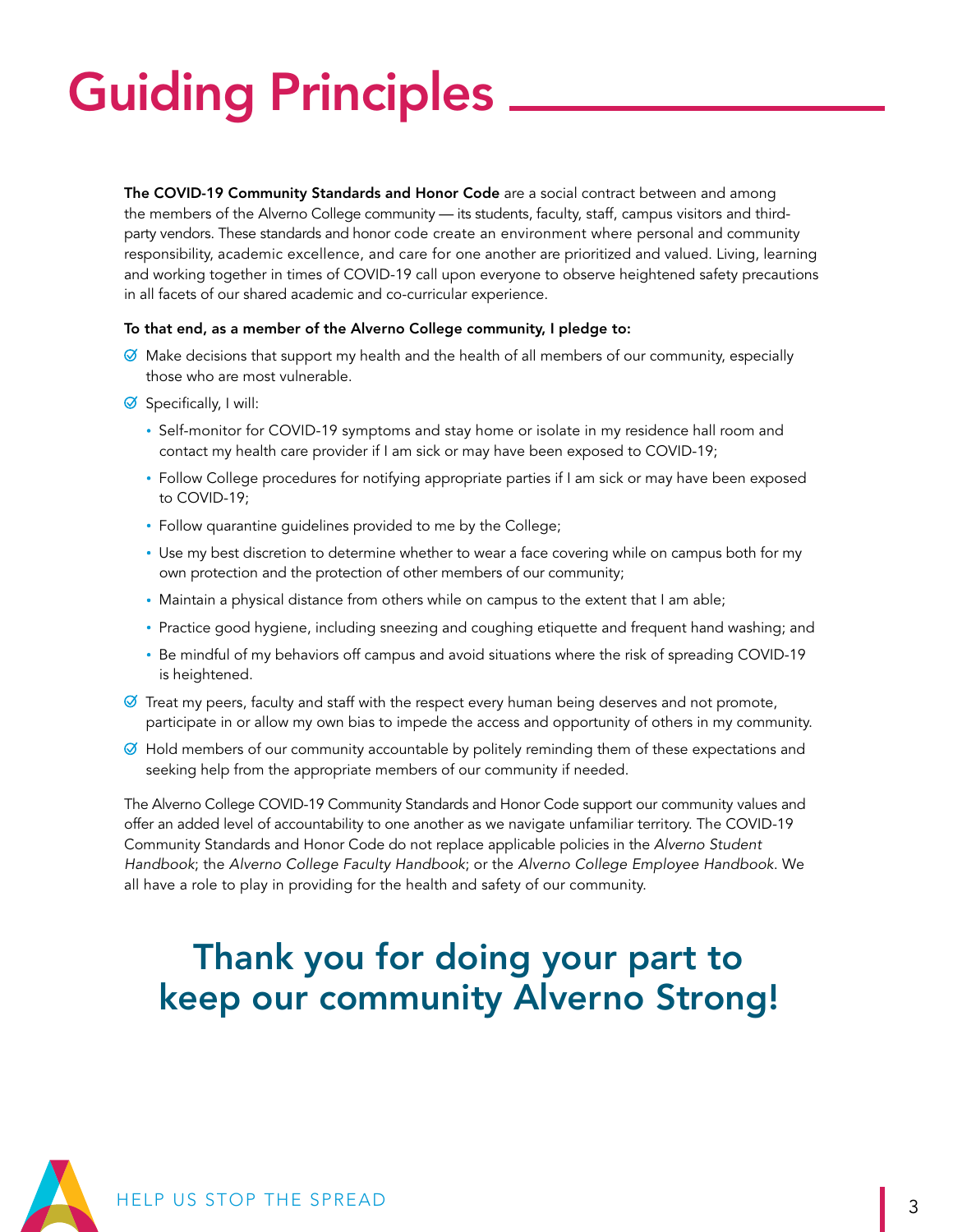# Vaccines and Vaccination Status

As of Nov. 1, 2021, Alverno College required all faculty, staff, students, independent contractors, temporary employees, partners and campus guests whose activities require regular, close contact (within 6 feet) with Alverno employees or students to be vaccinated or have completed the necessary exemption request. One-time or infrequent campus visitors, including guest speakers or presenters, are not subject to this requirement. As conditions warrant, one-time and infrequent Alverno visitors or guests may be required to provide a negative COVID-19 test or proof of vaccination.

When appropriate, students, faculty and staff may request an accommodation or exemption. Please note that students, staff and faculty participating in external educational experiences and opportunities — such as nursing clinical, education, social work and music therapy placements and internship and fieldwork opportunities — must adhere to the health and safety requirements and protocols of the partnering institution.

In the case of nursing clinical placements, Alverno will abide by the policy of the most restrictive provider partner as the standard for all clinical placements.

# **Testing**

Vaccinated students, faculty and staff are exempt from weekly COVID-19 testing after they submit proof of vaccination.

Unvaccinated students, faculty and staff who have been approved for an accommodation or exemption are subject to weekly testing, at their own expense. Additionally, there are college activities from which these individuals may be excluded, including class and co-curricular activities.

Effective Jan. 20, 2022, students with an approved exemption must submit test results every Thursday by 4 p.m. to <https://forms.office.com/r/sB4BcGkeK9>.

Faculty and staff with an approved exemption must submit test results every Thursday by 4 p.m. to [hr@alverno.edu.](mailto:hr%40alverno.edu?subject=)

Failure to adhere to the vaccination policy may result in corrective or disciplinary action.



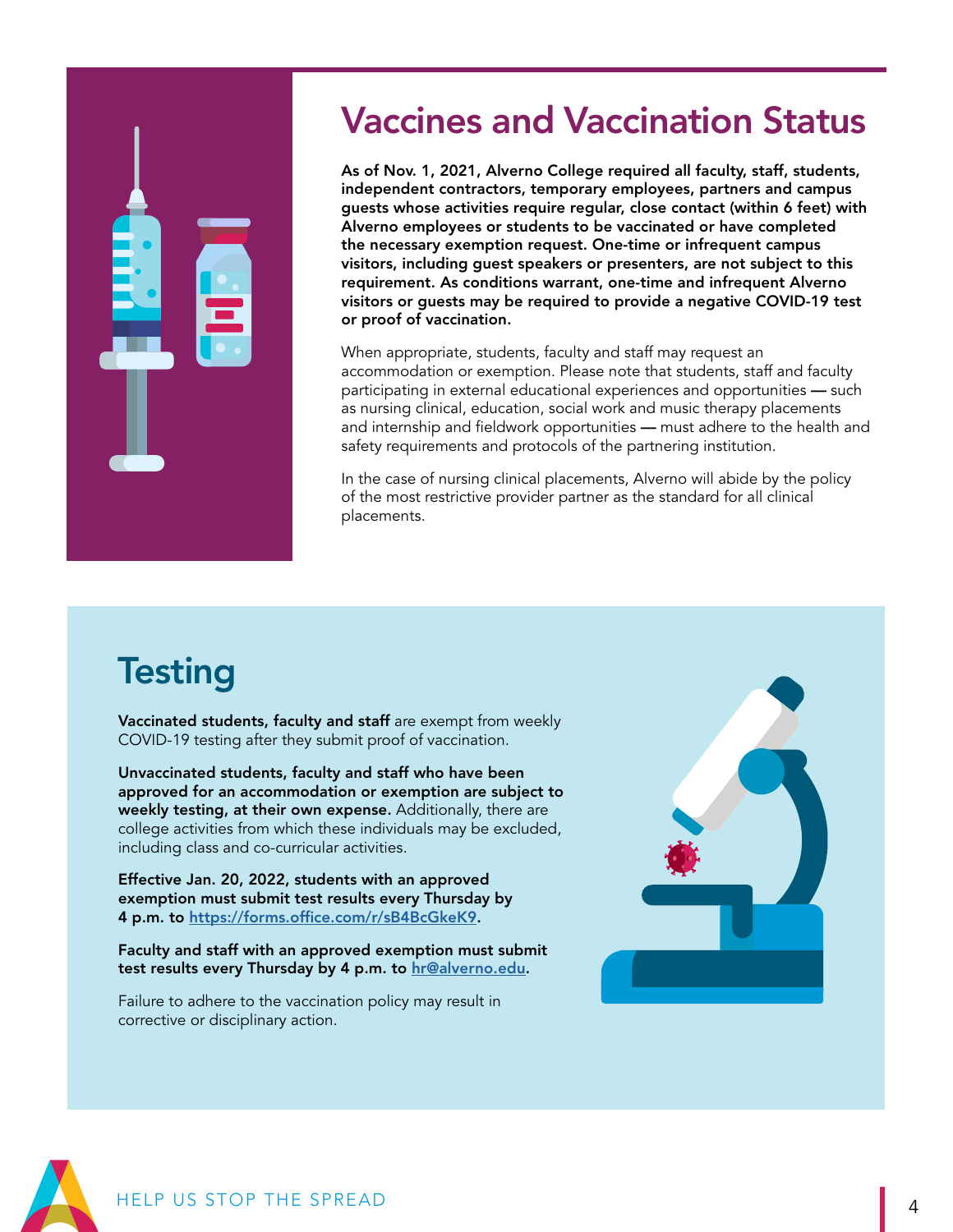### Reporting and Notification Process

#### Student Reporting and Notification

Alverno students can log into [alverno.pharos360.com](https://alverno.pharos360.com/login.php?service=/index.php?) to:

- $\Theta$  Notify us of an exposure/symptoms/positive case.
- $\heartsuit$  Register a vaccination card or request an exemption (online, medical or religious).

To upload proof of vaccination (copy of your card or [state immunization record](https://www.dhs.wisconsin.gov/immunization/wir.htm)) or request an exemption in the Pharos system, students should:

- $\mathcal G$  [Log in here](https://alverno.pharos360.com/login.php?service=/index.php?) with your student username and login info and choose "Ask for Help" (the life preserver icon).
- $\heartsuit$  Select the referral for Vaccination Exemption or Vaccination Proof and complete the forms and submit.

Alverno nursing students are required to submit proof of vaccination via the college-wide [Pharos system](https://alverno.pharos360.com/login.php?service=/index.php?), as well as through CastleBranch.

If you need assistance, please email [deanofstudents@alverno.edu](mailto:deanofstudents%40alverno.edu?subject=).

#### Faculty and Staff Reporting and Notification

Faculty and staff should notify HR ([hr@alverno.edu](mailto:hr%40alverno.edu?subject=)) and their supervisor immediately. HR will share more information with you at that point.

## Isolation and Quarantine Guidelines

As we have done since the beginning of the pandemic, and in consultation with Student Development and Success, Counseling and Health Services, Human Resources, and an outside health expert, the college is aligning its updated isolation/quarantine guidelines with guidance from the CDC.

#### Student Guidelines

If you test positive for COVID-19:

- $\emptyset$  Log into [alverno.pharos360.com](https://alverno.pharos360.com/login.php?service=/index.php?) to notify the college.
- $\Theta$  Begin a five-day isolation period.
- $\oslash$  Student Development and Success will share more information with you.

If you are exposed to somebody with COVID-19:

- ⊘ Log into [alverno.pharos360.com](https://alverno.pharos360.com/login.php?service=/index.php?) to notify the college.
- $\heartsuit$  If you are displaying symptoms, even if you are fully vaccinated and have had a booster, you must quarantine for five days. Student Development and Success will share more information with you after they receive your notification.
- $\oslash$  If you are not displaying symptoms, Student Development and Success will advise what steps you should take.

#### Faculty and Staff Guidelines

If you test positive for COVID-19:

- **Ø** Notify HR ([hr@alverno.edu\)](mailto:hr%40alverno.edu?subject=) immediately.
- $\Theta$  Begin a five-day isolation period.
- $\Theta$  HR will maintain communication with you about what to do when the isolation period ends.

If you are exposed to somebody with COVID-19:

- **Ø** Notify HR (*hr@alverno.edu*) immediately.
- $\heartsuit$  If you are displaying symptoms, even if you are fully vaccinated and have had a booster, you must quarantine for five days. HR will share information about this process with you once you notify them.
- $\Theta$  If you are not displaying symptoms, HR will advise what steps you should take.





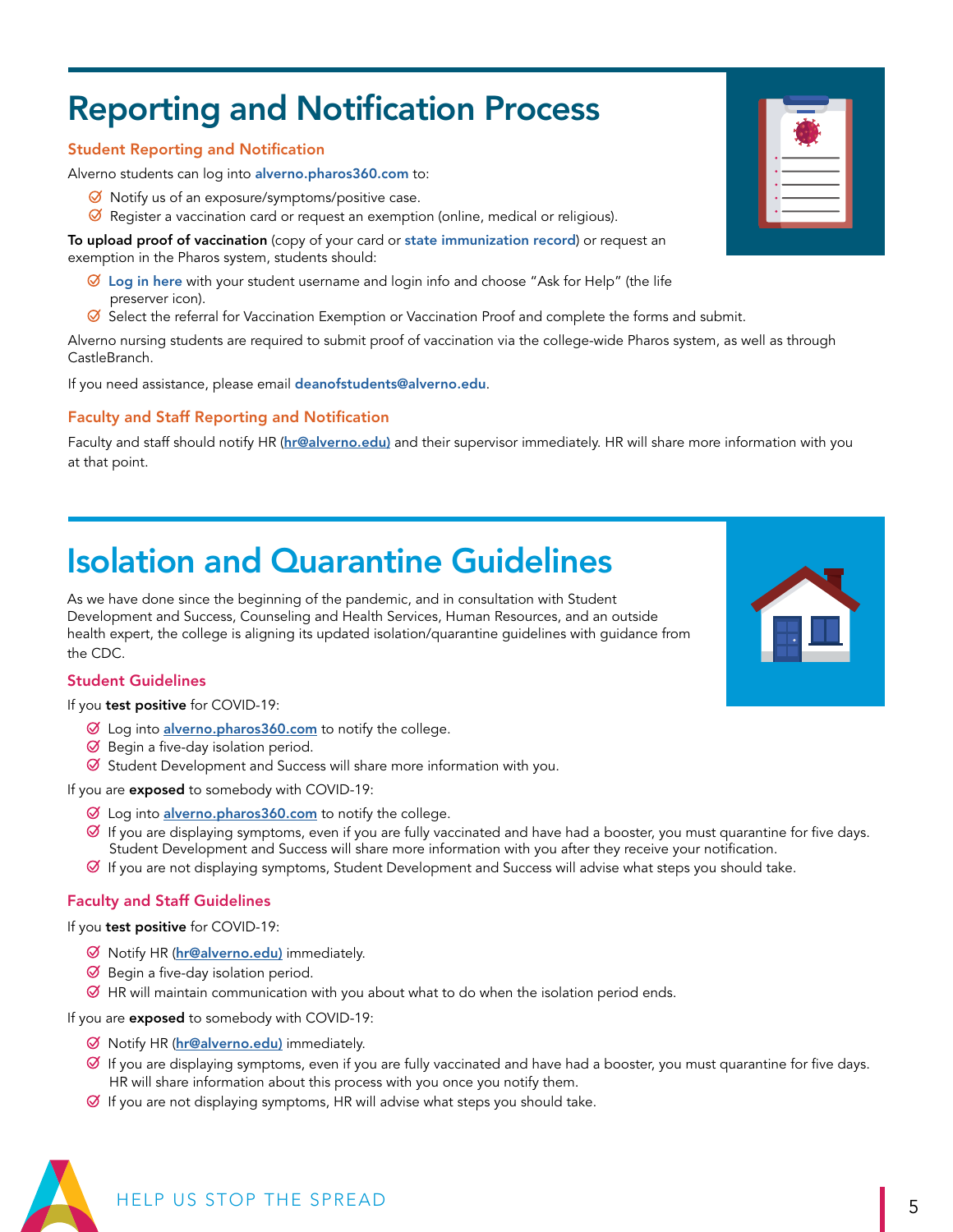# Academic Calendar

Students should follow the [2021-2022 academic calendar](https://www.alverno.edu/files/galleries/20212022AcademicCalendar-0003.pdf). No alternations are currently planned for the spring semester, however Alverno will continue to monitor COVID-19 cases in the state and will follow all city or state mandates that may go in to effect.



# Course Delivery Mode

Based on student feedback, courses for spring 2022 were carefully planned and designed to provide a robust in-person learning experience for those courses and programs that were intended to be taught through face-to-face delivery. Therefore, we cannot guarantee that an online option will be available for all courses or in all situations.

Students seeking a fully online schedule are encouraged to first check with their advisor to see if one is available. If options are unavailable, students are encouraged to check with their individual faculty members to see if alternative arrangements can be made for face-to-face courses. Students should be advised that any alternatives are at the discretion of the faculty member.



# Safety in Classrooms

In addition to the vaccination mandate, Alverno is taking precautions to ensure a safe, in-person learning experience. Social distancing should be practiced to the extent possible.

To help keep density lower, children and other visitors are not allowed in classroom spaces during class sessions. Exceptions are provided for guest speakers and professional presenters invited into class by the instructor. Guest speakers and professional presenters must abide by campus safety policies while on campus and in classrooms.

Everyone is encouraged to practice safe handwashing and encouraged to use the numerous hand sanitizing stations around campus. Finally, a daily health check should be performed by everyone before coming to campus (see page 7 for the checklist). If you are displaying any symptoms or do not feel well, please contact your instructor or supervisor and do not come into campus.



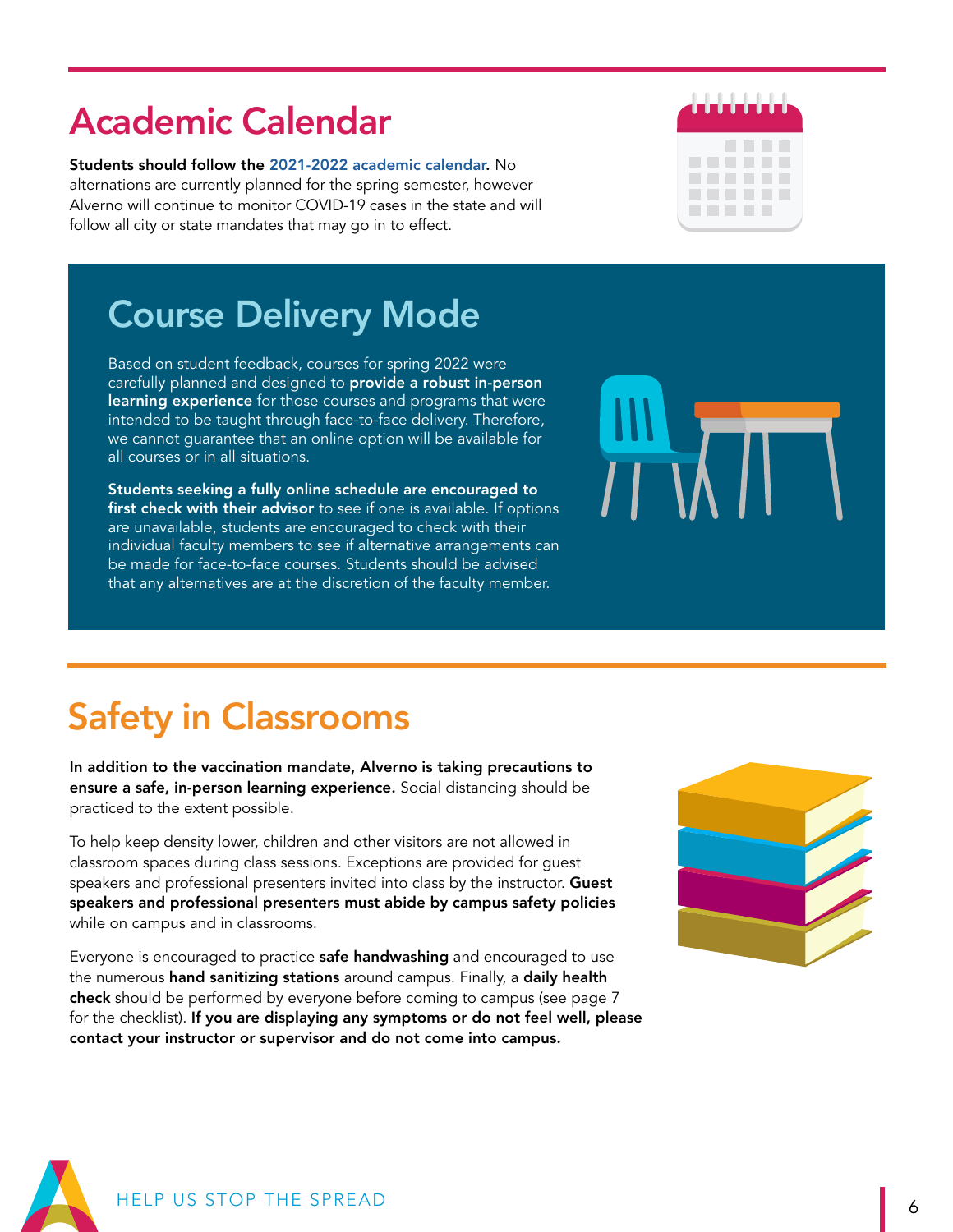

# **Masks**

Alverno students, faculty, staff and visitors are no longer required to wear masks on campus, including in the residence halls.

Alverno will remain a mask-friendly campus environment and we encourage you to continue to be respectful of others and their personal masking decisions. Though the mandate has been lifted, individuals may choose to continue wearing masks for many reasons.

The CDC continues to recommend masks for the following:

- $\Theta$  If you are at high risk for severe illness
- $\heartsuit$  If you are experiencing symptoms consistent with COVID-19, a positive COVID-19 test, or exposure to someone with COVID-19

In addition, masks will be required in:

- Alverno's Clinical Learning Center (CLC) and Clinical Simulation Center (CSC)
- $\Theta$  Internships, clinical work and field placements where required by the partner site

This policy is subject to change based on changing conditions and health needs.

# Health Self-Assessment

#### All community members should complete a health self-assessment each day before coming to campus.

- $\Theta$  Check your temperature. Anyone with a temperature above 100.4 degrees should not come to campus.
- $\Theta$  Those experiencing any of the following symptoms associated with COVID-19 should not come to campus:
	- Fever
	- Cough
	- Shortness of breath
	- Muscle aches
	- Headache
	- New loss of taste or smell
	- Sore throat
	- Congestion or runny nose
	- Nausea of vomiting
	- Diarrhea

Additionally, individuals should practice regular and proper handwashing, cover their nose and mouth when they sneeze, and keep work surfaces clean.





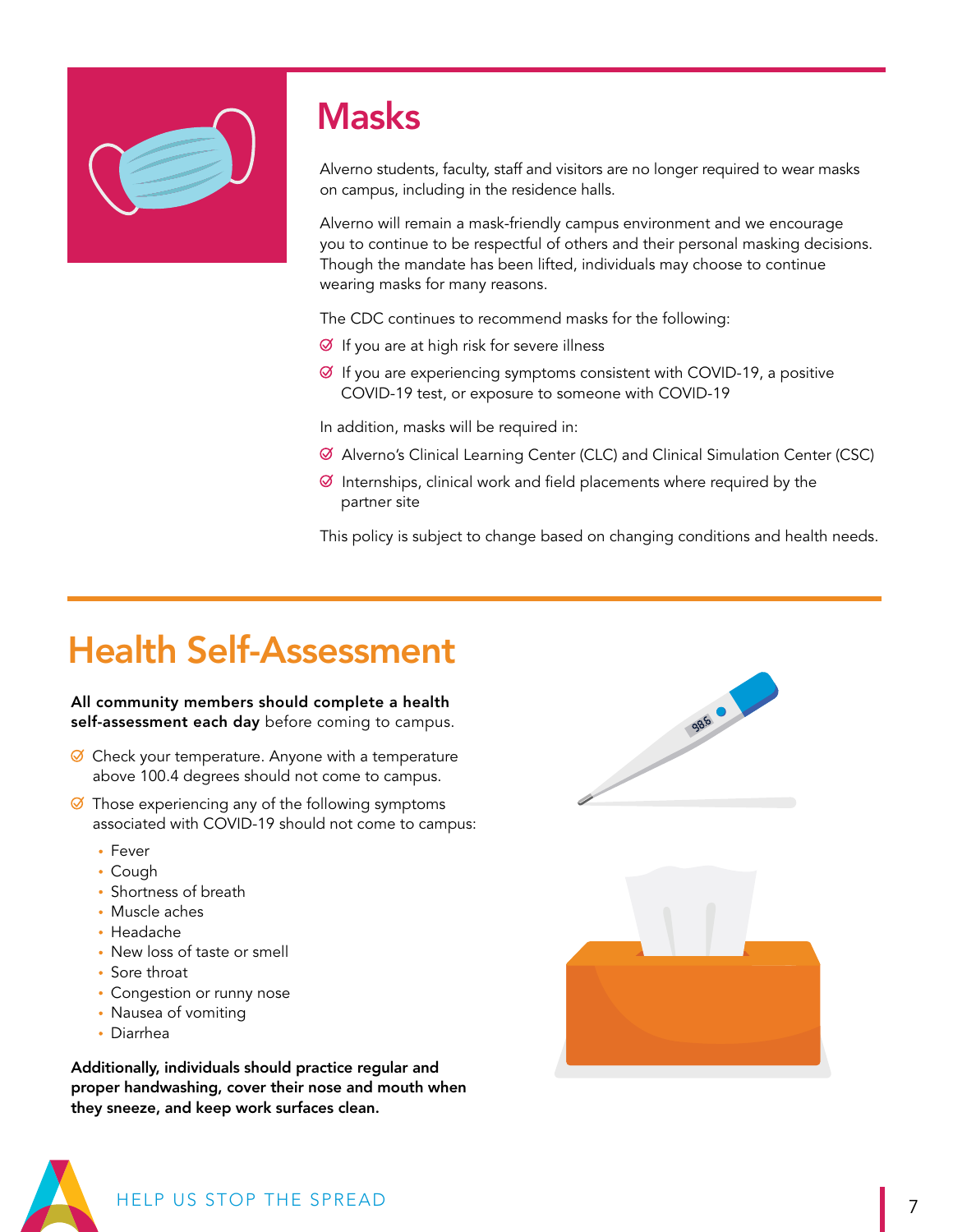# Study Abroad and Travel

We believe that developing a global perspective and effective citizenship are two abilities that our students should demonstrate upon graduation. However, many of the countries, towns, villages and communities that Alverno programs travel to may be vulnerable to COVID-19 spread with little access to proper health care in their communities.

As global citizens and ethical practitioners, we must ensure that our travelers are not the source of community or global spread of the virus. As effective citizens, we are also responsible to our home communities.

Vaccination prior to travel greatly reduces the risk of spread to our home communities post-travel. Many of our Alverno students live in communities experiencing great health disparities. Students also live in multigenerational households. With this understanding, we believe that the most ethical approach to travel is to ensure that our travelers are taking all precautions possible to protect themselves and their families.

Therefore, all students, faculty and personal enrichment travelers enrolled to attend a shortterm study abroad trip or travel away trip (for course, practicum or clinical credit), summer or semester/academic year abroad must show proof of full vaccination for the virus that causes COVID-19 two weeks prior to departure. This is in addition to any other vaccines required by the host country.

Exceptions can be applied for prior to full enrollment in the course or trip. Each Request for Vaccine Exception will be reviewed individually. Travelers should not enroll or make any trip deposits prior to the review and decision of their application. Please note that although exceptions may be requested, they are not guaranteed. Travel restrictions and laws regarding vaccination status by host countries take



precedent over any request, and all travelers must comply with the entry guidelines set forth by those governments.

Exceptions may include:

- $\Theta$  Documented medical conditions from a physician that indicates vaccination is not advised for the traveler but that travel has been approved by that physician.
- Documented religious beliefs, observance of which prohibit the traveler from receiving a vaccine.
- $\emptyset$  All other requests for exemption will be considered on a case-by-case basis and evaluated in terms of safety for the traveler, all other participants, and available guidelines and information for the destination site. Additional documentation may be requested to support exemption requests.

\* This policy is subject to change based on changing conditions and health needs.